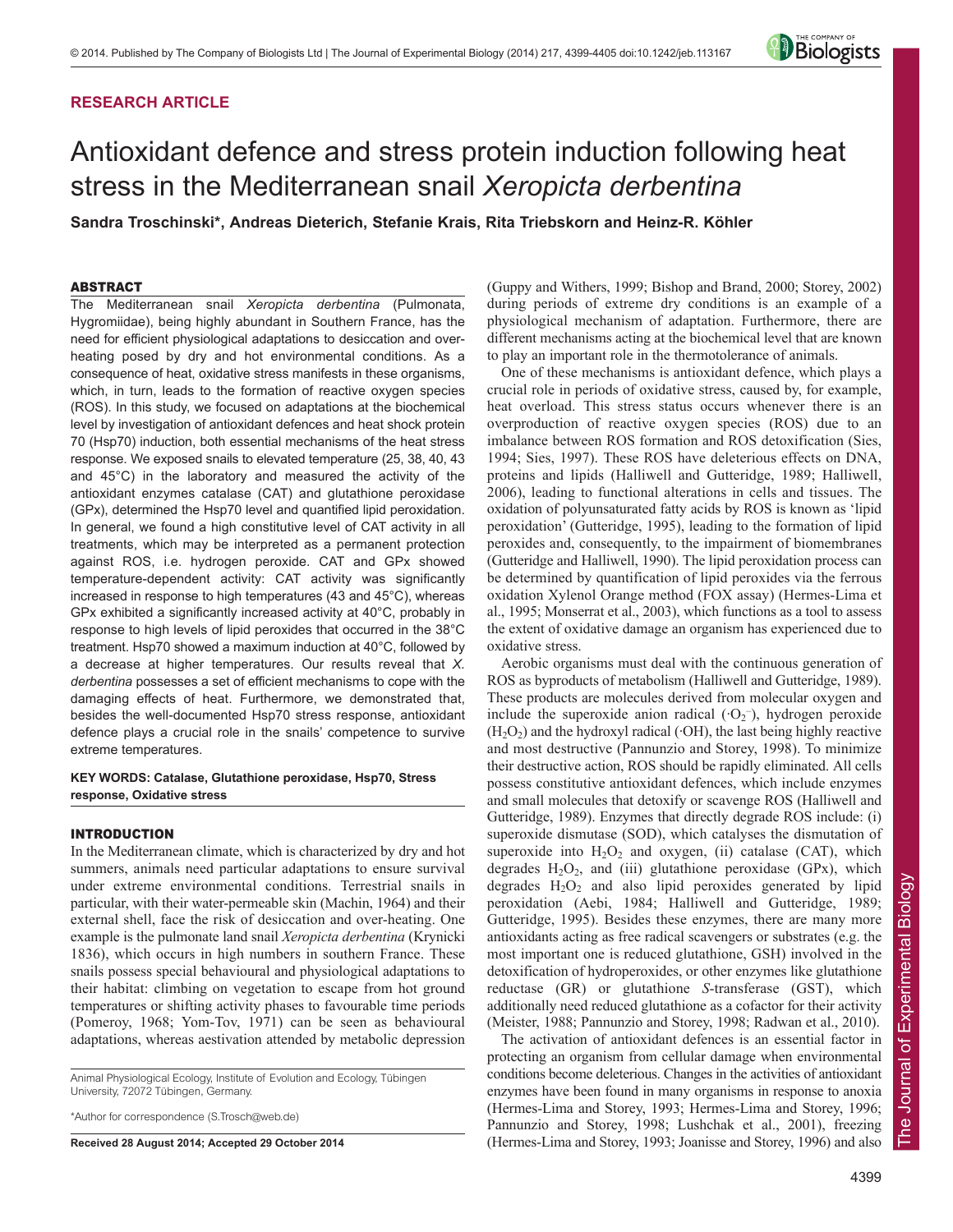| List of symbols and abbreviations   |                                         |
|-------------------------------------|-----------------------------------------|
| $\cdot$ O <sub>2</sub> <sup>-</sup> | superoxide anion radical                |
| $-OH$                               | hydroxyl radical                        |
| <b>CAT</b>                          | catalase                                |
| <b>FOX</b>                          | ferrous oxidation Xylenol Orange method |
| GPx                                 | glutathione peroxidase                  |
| <b>GR</b>                           | glutathione reductase                   |
| <b>GSH</b>                          | reduced glutathione                     |
| <b>GST</b>                          | glutathione S-transferase               |
| H <sub>2</sub> O <sub>2</sub>       | hydrogen peroxide                       |
| Hsp70                               | 72 kDa heat shock protein               |
| <b>H</b> sp                         | heat shock protein                      |
| <b>ROS</b>                          | reactive oxygen species                 |
| SOD                                 | superoxide dismutase                    |
|                                     |                                         |

heat stress (Heise et al., 2006; Lushchak and Bagnyukova, 2006a; Verlecar et al., 2007). An increase in antioxidants during aestivation in snails (Hermes-Lima et al., 1998; Ramos-Vasconcelos and Hermes-Lima, 2003; Nowakowska et al., 2009) has also been shown. Furthermore, the application of oxidative stress indices can be used as a biomarker of environmental pollution (Jena et al., 2009; Luna-Acosta et al., 2010; Radwan et al., 2010).

Another efficient mechanism to cope with the action of elevated temperature is the heat shock protein 70 (Hsp70) protection system, comprising chaperones with a molecular mass of about 70 kDa. Hsps are phylogenetically highly conserved and abundant throughout almost all organisms investigated so far (Lindquist and Craig, 1988; Feder and Hofmann, 1999). It is known that Hsps are synthesized in response to a wide range of stressors, not only heat (Lindquist, 1986; Parsell and Lindquist, 1993). Under conditions of homeostasis, Hsp70 is expressed constitutively and mainly functions in assisting newly synthesized proteins in their correct folding. Besides this chaperoning function, Hsp70 plays an essential role in the intracellular trafficking, degradation and localization of proteins (Hendrick and Hartl, 1993; Fink, 1999; Mayer and Bukau, 2005). Under stressful conditions, the Hsp70 level can be upregulated by an intensified expression of the corresponding genes, in the context of which an elevated intracellular level of malfolded or degraded protein is seen as a trigger for this upregulation (Parsell and Lindquist, 1993; Morimoto, 1998; Feder and Hofmann, 1999; Kregel, 2002; Mayer and Bukau, 2005). Hence, Hsp70 has frequently been used as a marker of the proteotoxic effect, as a direct link between the consequences of heat exposure and the resulting Hsp70 level in different organisms (Feder and Hofmann, 1999; Sørensen et al., 2001; Daugaard et al., 2007). In the case of the Mediterranean land snail *X. derbentina*, elevated Hsp70 levels in response to heat exposure have been found in a number of recent studies (Köhler et al., 2009; Scheil et al., 2011; Dieterich et al., 2013; Di Lellis et al., 2014; Troschinski et al., 2014).

Together with the antioxidant defence system, the Hsp70 defence system is supposed to form an efficient mechanism that ensures survival in a challenging habitat. However, to date, little is known about the interaction and the respective role of these two defence mechanisms in the context of heat tolerance in snails, i.e. in *X. derbentina*.

In an earlier study (Dieterich et al., 2014), we conducted heat exposure experiments with the result of a clear decrease of lipid peroxides at a distinct temperature (43°C) in *X. derbentina*, which brought us to the hypothesis that this effect might be due to activation of the antioxidant defence machinery. Here, we investigated the effects of different temperatures on the activity of the two enzymes CAT and GPx as representatives of the antioxidant



**Fig. 1. Catalase activity in** *Xeropicta derbentina* **after different temperature treatments.** Data are means + s.d., *N*=10. Asterisks indicate significant differences between the groups: \*0.01<*P*≤0.05, \*\*0.001<*P*≤0.01, \*\*\**P*≤0.001.

defence system, by exposing snails of the species *X. derbentina* to different heat exposure regimes (25, 38, 40, 43 and 45°C) in the laboratory. In addition, we also determined lipid peroxidation levels (as a marker for oxidative stress) and the Hsp70 level. Furthermore, we aimed at assessing the role of the antioxidant defence mechanism in this snail's ability to counteract high temperatures. Thus, we investigated, for the first time, the interplay between the antioxidant defence system and the Hsp70 response in this context.

# RESULTS

## **CAT**

CAT activity was generally very high in our samples (dilution 1:2000). A highly significant increase of CAT activity compared with the control level (25°C) was detected after exposure to 43 and  $45^{\circ}$ C (Fig. 1). This increase in the  $43^{\circ}$ C group was also significantly different from CAT levels at 38°C and highly significantly different from those at 40°C. A slightly significant and a highly significant increase of CAT activity compared with 38 and 40°C, respectively, was observed after exposure to 45°C.

### GPx

The enzyme GPx showed maximum activity in the 40°C treatment (Fig. 2). This elevation was slightly significant versus activity at 25°C and highly significant versus that at 38°C. The decrease in activity at higher temperatures (43 and 45°C) was also significant compared with that at 40°C. Non-linear regression analysis of



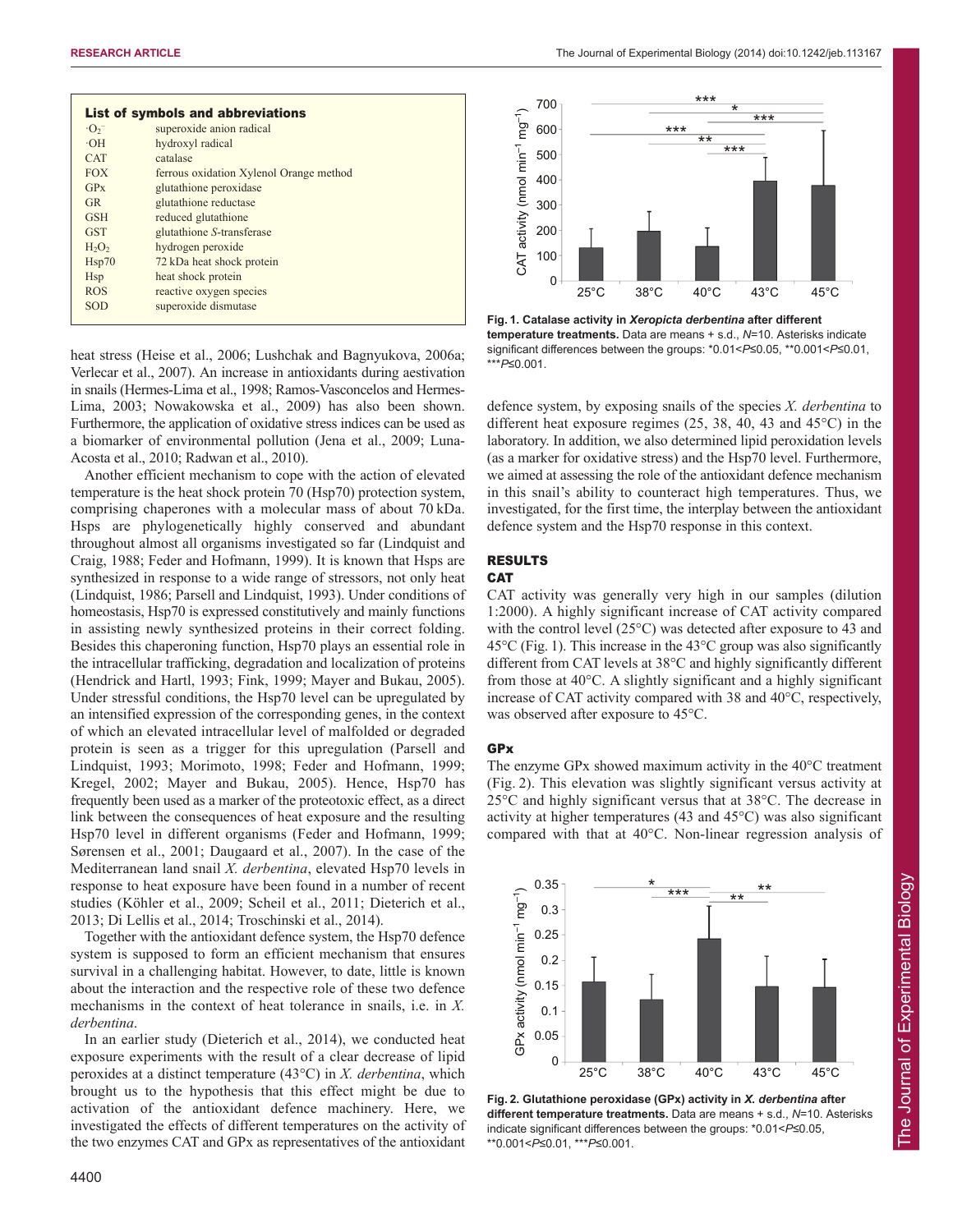

**Fig. 3. Non-linear regression analysis of catalase (black dots, solid line, left scale, CAT) and glutathione peroxidase (squares, dotted line, right scale, GPx) activities vs temperature (***T***).** (CAT)–1=0.011−(7.369×10–7)*T*2.5 +3.757e<sup>T</sup> with  $r^2$ =0.773; GPx={0.142exp[(*T*/31.370)+1.274}-{31.371exp[(*T*/40.063)+0.242]/31.370)} with *r* 2 =0.924.

catalase and glutathione peroxidase activities vs temperature illustrates different responses of these enzymes to changes in temperature: catalase activity has a sigmoidal shaped curve whereas glutathione peroxidase activity has a clear peak at 40°C (Fig. 3).

#### Lipid peroxidation

We found the highest level of lipid peroxides after exposure to 38°C (Fig. 4). This slightly significant (versus 25°C) elevation in lipid peroxidation was followed by a decrease at higher temperatures  $(40-45\degree C)$ . In the 43 and 45<sup>o</sup>C treatments, the levels of lipid peroxidation decreased in a slightly significant way, compared with the exposure at 38°C.

#### Hsp70

We observed a distinct stress protein response in the snails after exposure to elevated temperature (Fig. 5). The levels of Hsp70 increased up to their maximum induction at 40°C followed by a decrease at higher temperatures, particularly at 45°C where the decline in Hsp70 level became significant.

#### **DISCUSSION**

Terrestrial snails inhabiting dry and hot habitats experience daily periods of high temperatures due to the absorbance of solar radiation. The pulmonate *X. derbentina* is well adapted to such unfavourable conditions. Thus, this snail species has become a



**Fig. 4. Levels of lipid peroxides in** *X. derbentina* **after different temperature treatments.** CHPE, cumene hydroperoxide equivalents per gram wet mass. Data are means + s.d., *N*=10. Asterisks indicate significant differences between the groups: \*0.01<*P*≤0.05.



**Fig. 5. Relative Hsp70 levels in** *X. derbentina* **after different temperature treatments.** Data are means + s.d., *N*=10. Asterisks indicate significant differences between the groups: \*0.01<*P*≤0.05, \*\*0.001<*P*≤0.01, \*\*\**P*≤0.001.

common subject for the investigation of physiological heat stress responses in recent years (Dittbrenner et al., 2009; Köhler et al., 2009; Scheil et al., 2011; Di Lellis et al., 2012; Dieterich et al., 2013; Di Lellis et al., 2014; Troschinski et al., 2014). In contrast to the well-documented induction of Hsps in response to heat exposure, activation of the antioxidant defence system is poorly understood in this context in this terrestrial snail species.

In the present study, we succeeded in replicating our results from our previous investigation (Dieterich et al., 2014). We found an increase in lipid peroxides (as an index for oxidative stress) after exposure of the snails to 38°C followed by an unexpected decrease at higher temperatures. To test the hypothesis that an activation of antioxidant mechanisms is responsible for this effect, we measured CAT and GPx activity as two enzymatic representatives of the antioxidant defence system.

In general, we found a very high CAT activity in all treatments, particularly in contrast to the overall activity of GPx, which was quite low. We suggest that this generally high CAT activity can be seen as a constitutive base level of this enzyme, which might provide permanent protection against the cytotoxic action of  $H_2O_2$ in *X. derbentina*. The same conclusion was proposed by Nowakowska et al. (Nowakowska et al., 2011) in the context of relatively high CAT activity during aestivation/arousal cycles in Helicidae. Furthermore, Storey (Storey, 1996) demonstrated that anoxic-tolerant organisms that experience bursts of ROS generation during the anoxic to aerobic transition (facultative anaerobes such as freshwater turtles) maintain high levels of antioxidant enzymes and glutathione constitutively. Storey described this phenomenon as a strategy to face any stress effectively. In addition, he found generally high antioxidant enzyme activities in tissues of the land snail *Otala lactea*, which is indicative of a good constitutive ability for dealing with ROS formation. This, in turn, confirms the assumption that a permanent antioxidant defence is a crucial mechanism to counteract repetitive periods of oxidative stress (Storey, 1996).

We used the determination of lipid peroxides via the FOX assay as an index for oxidative stress. When we compared the levels of lipid peroxides with the observed levels of antioxidant enzyme activity in the different temperature treatments, a clear physiological response was obvious: after exposure to 38°C, we detected an increase in lipid peroxides, which was followed by an increased activity of GPx in the 40°C treatment. As a consequence of this elevated enzyme activity, the level of lipid peroxides decreased. After exposure to 43 and 45°C, we measured a significant increase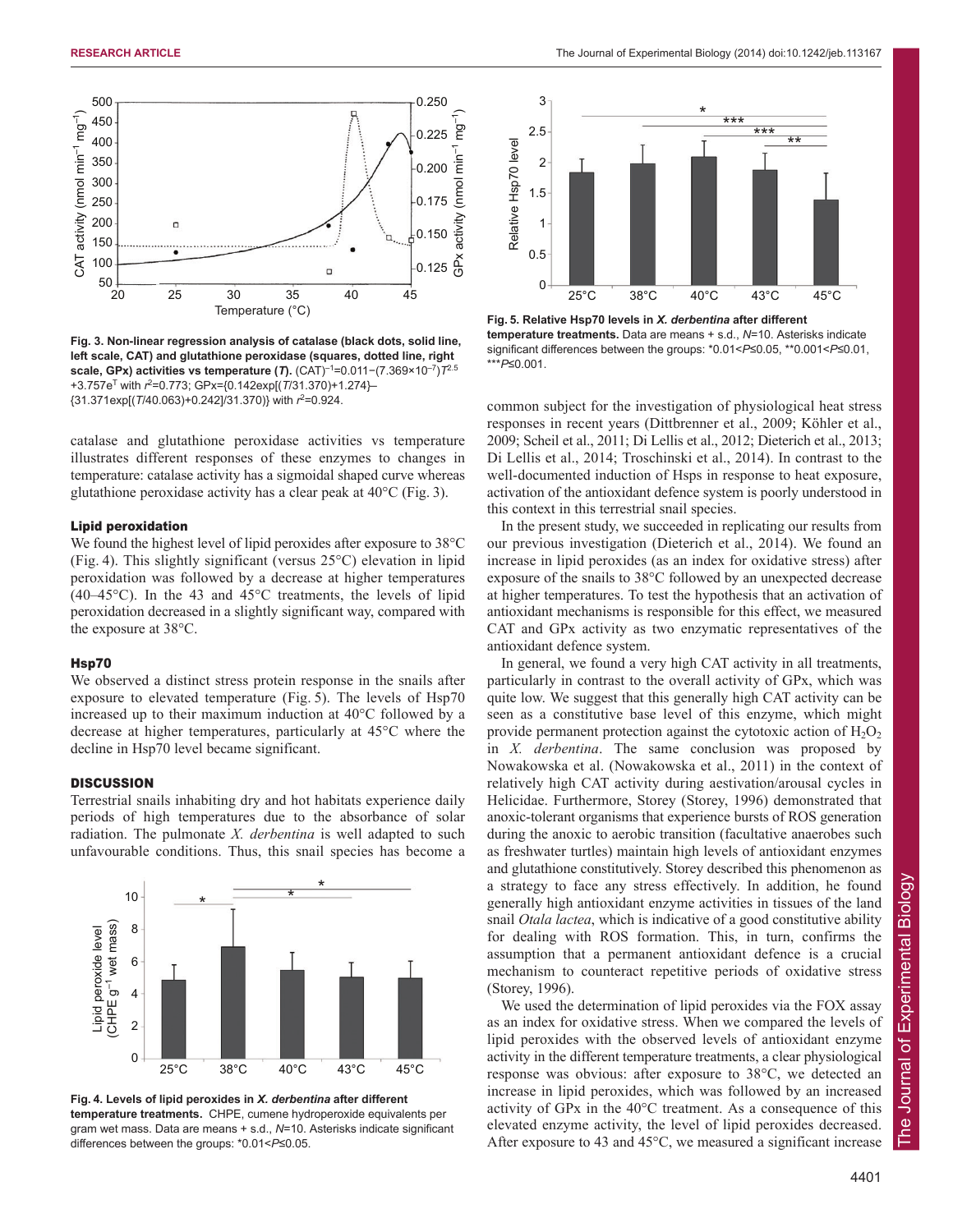of CAT activity associated with low lipid peroxide levels, which is indicative of the highly effective work of this enzyme against the ROS  $H_2O_2$ . Furthermore, the increase of CAT activity was also associated with a decrease in the activity of GPx. Our data suggest that, here in our artificial heat-exposure experiment, GPx has its activity optimum at 40°C, whereas CAT activity remains unaffected, staying at its 'base level'. But when exceeding this temperature, reaching 43 and 45°C, a boost in CAT activity, associated with a decrease in GPx activity, leads to a reduction of the damaging effects of  $H_2O_2$  (mirrored by low lipid peroxide levels). This phenomenon reflects a competition between CAT and GPx for the same ROS, as both enzymes degrade  $H_2O_2$ . In a study by Nowakowska et al. (Nowakowska et al., 2011), this competing action between CAT and GPx could also be demonstrated in two molluscan species (*Helix aspersa* and *Helix pomatia*): here, extremely low levels of CAT activity were usually associated with extremely high activities of GPx.

Our data show that GPx activity was elevated in response to increased levels of lipid peroxides, leading us to the conclusion that the enzyme activity must be stimulated by high levels of lipid peroxides (as the result of oxidative damage). This is supported by a study of Ramos-Vasconcelos and Hermes-Lima (Ramos-Vasconcelos and Hermes-Lima, 2003), who pointed out that increased levels of lipid peroxides in the hepatopancreas of the pulmonate land snail *H. aspersa* could be a triggering factor for the activation of signalling pathways leading to the activation of GPx biosynthesis and/or maintenance of other enzymatic antioxidants in general.

In recent years, several studies have demonstrated that antioxidants, i.e. CAT and GPx, play an important role during aestivation as a mechanism of preparation for the oxidative stress that accompanies arousal in snails (Hermes-Lima and Storey, 1995; Storey, 1996; Hermes-Lima et al., 1998; Storey, 2002; Ramos-Vasconcelos and Hermes-Lima, 2003; Nowakowska et al., 2009; Nowakowska et al., 2010; Nowakowska et al., 2011). Besides this well-documented phenomenon and the role of the antioxidant defence system in this context, it is generally known that heat can induce oxidative stress. An increase in temperature stimulates all metabolic processes; for example, it elevates oxygen consumption, which can result in oxidative stress due to an increase in ROS as by-products during intensified metabolism (Storey, 1996; Lushchak, 2011). The induction of oxidative stress as a result of elevated environmental temperature was shown in several organisms (Heise et al., 2006; Lushchak and Bagnyukova, 2006a; Lushchak and Bagnyukova, 2006b; Bagnyukova et al., 2007b; Verlecar et al., 2007; Bocchetti et al., 2008) and was associated with an increase in antioxidants (Bagnyukova et al., 2006; Lushchak and Bagnyukova, 2006a; Bagnyukova et al., 2007a). For example, in the mussel *Perna virdis*, increased activity of CAT and GPx (in addition to other antioxidants) was recorded (Verlecar et al., 2007). In the present study, we demonstrated that terrestrial snails undergo oxidative stress as a result of elevated temperature, which suggests the activation of physiological mechanisms to scavenge produced ROS. We showed that CAT and GPx activities were increased as an enzymatic antioxidant defence in a temperature-dependent, serial induction, indicating an essential role of antioxidants in the thermotolerance of *X. derbentina*.

Additionally, the Hsp70 induction kinetics recorded here were in accordance with previous findings (Köhler et al., 2009; Di Lellis et al., 2014; Troschinski et al., 2014). In these studies, the maximum Hsp70 level was observed at temperatures around 38 and 40°C applied for 8 h, followed by a rapid Hsp70 decline when ambient temperature exceeded 40°C. Our data support these results, as we found a maximum Hsp induction at 40°C. The significant decrease of the Hsp70 level at higher temperatures, especially in the 45°C exposure group, is assumed to be due to the stress protein machinery becoming overwhelmed (destruction phase), which is in accordance with the kinetics of stress protein induction described by Eckwert et al. (Eckwert et al., 1997).

Molecular chaperones as Hsps are primary sensors of misfolded proteins and assist in refolding processes. Some isoforms of Hsp70 are stress-inducible proteins that repair damaged proteins and prevent protein aggregation. The regulation of the expression of Hsp70 in gastropods has been linked to different factors at the developmental or ecological level (Tomanek and Somero, 2002; Arad et al., 2010; Mizrahi et al., 2010). Furthermore, in *X. derbentina*, seasonal and intraspecific variations in Hsp70 induction could be found, leading to different survival strategies in *X. derbentina* populations (Dieterich et al., 2013; Troschinski et al., 2014). Generally, it is known that Hsp induction is used as an important survival strategy in land snails living under extreme environmental conditions (Mizrahi et al., 2010; Mizrahi et al., 2012). In this context, Hsps are essential for 'repairing' partly malfolded proteins due to damaging effects of ROS, so an upregulation of these proteins may be important for an organism's cellular fitness (de Oliveira et al., 2005).

For a better understanding of the processes involved in the heat tolerance of *X. derbentina*, we investigated the interplay of Hsp70 and antioxidant defence. It has already been shown that both Hsps and antioxidant defence are included in the response to stress during cycles of aestivation and arousal in gastropods (Storey and Storey, 2011; Giraud-Billoud et al., 2013). However, protein biosynthesis is a costly process, especially under stressful conditions, and it is thought that Hsp70 expression is very energy costly (Sanchez et al., 1992; Heckathorn et al., 1996; Köhler et al., 2000). Thus, it should be expected that only proteins relevant to the maintenance of life would show increased levels under extreme conditions. Our data show that these snails already have a rather high constitutive Hsp70 level, which was elevated up to 40°C, but declined upon exposure to higher temperature treatments (43 and 45°C). Here, first of all, the CAT activity was significantly elevated. One may argue that this effect may be due to an energetic trade-off between Hsp70 and antioxidants, in the same way that, in consequence, energy is spent in the biosynthesis of enzymatic antioxidants (here CAT) instead of Hsp70. As suggested by Giraud-Billoud et al. (Giraud-Billoud et al., 2013), antioxidants and chaperone-mediated protective mechanisms such as Hsp70 may work independently, but the activation of different stress-response pathways is promoted by reactive metabolites of oxidative stress. Gorman et al. (Gorman et al., 1999) examined the hypothesis that ROS contribute to the induction of Hsps during stress response and found that the tested antioxidants caused a reduction or complete inhibition of Hsp induction. As we found an elevated CAT activity associated with low levels of lipid peroxides (indicative of reduced ROS levels) and also decreased Hsp70 levels, our observations strengthen this hypothesis.

It should be noted that we just investigated a 'snap-shot' of the biochemical heat response after 8 h of exposure. A previous study showed *X. derbentina* to exhibit a maximum level of Hsp70 after 2 h of exposure to 45°C, whereas, at 25°C, the maximum stress protein induction was reached after 4 h of exposure (Scheil et al., 2011). Furthermore, the activity of antioxidant enzymes (CAT and SOD) and levels of glutathione in *H. aspersa* were measured at different time points during the awakening process after aestivation. The results indicated differences in glutathione levels but none in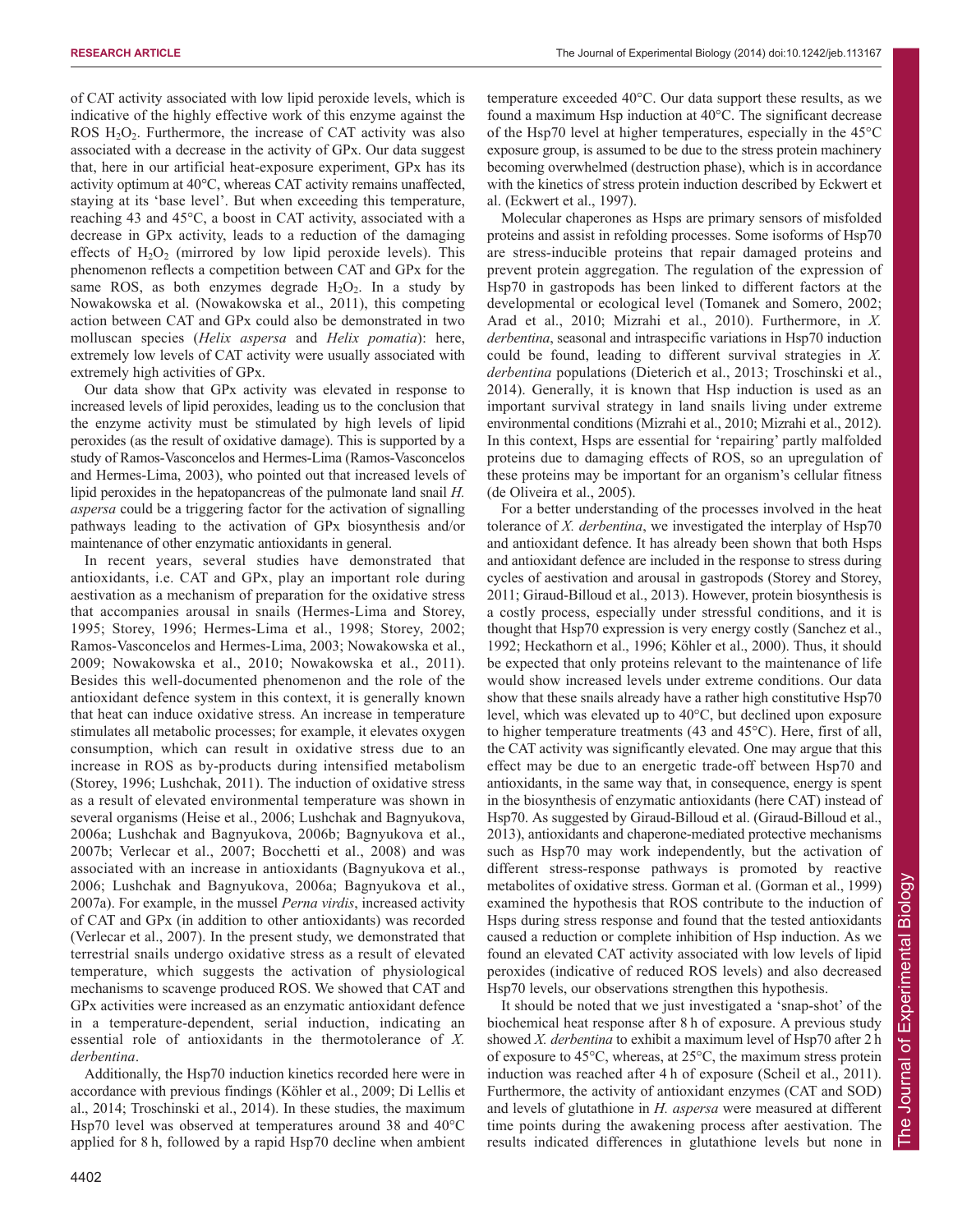enzyme activity (Ramos-Vasconcelos and Hermes-Lima, 2003). For further studies, it might be interesting to investigate different time points during heat exposure to get a more detailed picture of the physiological processes, especially of the antioxidant defence system, involved in the thermotolerance of terrestrial snails.

#### Conclusions

In the present study, we found support for our assumption that antioxidants are responsible for the decrease in lipid peroxides at high temperature. A boost of GPx activity at 40°C (associated with moderate CAT activity levels) followed by an increase of CAT activity at 43 and 45°C (associated with a decrease in GPx activity) is likely to be responsible for this effect. These findings demonstrate efficient antioxidant defence mechanisms following heat exposure with different temperature-dependent boosts in activity. More precisely, we showed that CAT activity and GPx activity have different optima related to temperature, thus complementing both one another and the Hsp70 response when external temperature increases.

#### MATERIALS AND METHODS

#### Test organism and sampling

Individuals from a single population of the terrestrial snail *X. derbentina* were collected in the last week of May 2013 in Modène, Provence, Southern France. The sampling site was dry, open and sun-exposed. Snails were collected and kept in plastic containers  $(20.5 \times 30 \times 19.5 \text{ cm})$  at a density of  $\sim$ 200 individuals per box.

#### Experimental setup

In the laboratory, the snails were acclimatized to 25°C for 3 weeks. The plastic containers were filled with a layer of ground-cover material for terrariums (JBL, Terra Basis, Neuhofen, Germany). The snails were fed organic milk mash (Hipp, Pfaffenhofen, Germany) *ad libitum* and sprayed with water twice a week to ensure an appropriate level of humidity.

The temperature experiments were conducted in heating cabinets using smaller plastic boxes  $(6.5 \times 18 \times 13$  cm) lined with moist paper towels and covered with perforated plastic sheets. Forty individuals were exposed as a group in individual plastic containers to temperatures of 25, 38, 40, 43 and 45°C for 8 h: 25°C was used as a control temperature.

After 8 h of exposure, 10 randomly selected individuals from each experimental group were taken for the CAT assay (for CAT activity), the GPx assay (for GPx activity) and the FOX assay (for quantification of lipid peroxidation), respectively. The snails were killed and their shells were removed. For the stress protein analyses, 10 individuals per group were individually shock-frozen in liquid nitrogen and stored at −20°C until further analysis.

#### CAT assay

To measure the CAT activity in the samples, we used Cayman's Catalase Assay Kit (item no. 707002, Cayman Chemical Company, MI, USA). The method is based on the reaction of CAT with methanol in the presence of H2O2. The formaldehyde produced is measured calorimetrically with purpald (4-amino-3-hydrazino-5-mercapto-1,2,4-triazole) as the chromogen, which forms a bicyclic heterocycle with aldehydes and changes from colourless to a purple colour upon oxidation.

The samples were weighed and homogenized in 5 ml of ice-cold buffer  $(50 \text{ mmol } l^{-1}$  potassium phosphate, pH 7.0, containing 1 mmol  $l^{-1}$  EDTA) per gram tissue, and centrifuged at 10,000 *g* for 15 min at 4°C. Supernatants were removed and stored on ice. The assay was conducted in 96-well plates.

Formaldehyde standard wells were prepared containing 100 μl of assay buffer (100 mmol  $l^{-1}$  potassium phosphate, pH 7.0), 30 µl of methanol and 20 μl of standard (concentrations 0, 5, 15, 30, 45, 60 and 75 μmol  $l^{-1}$ formaldehyde) per well. Two positive control wells were filled with 100 μl of assay buffer, 30 μl of methanol and 20 μl of CAT (control: bovine liver CAT). Sample wells were prepared in duplicate containing 100 μl of assay

buffer, 30 μl of methanol and 20 μl of sample. Because the amount of CAT added to the well should result in an activity level between 2 and 35 nmol min<sup>-1</sup> ml<sup>-1</sup>, it was necessary to dilute the samples with sample buffer (1:2000).

To initiate reactions, 20  $\mu$ l of H<sub>2</sub>O<sub>2</sub> solution was added to all wells and the plates were incubated on a shaker for 20 min at room temperature. Afterwards, 30 µl of potassium hydroxide  $(10 \text{ mol } l^{-1}$  solution) was added to terminate the reaction; 30  $\mu$ l of purpald (in 0.5 mol l<sup>-1</sup> hydrochloric acid) was added to all wells and incubated for 10 min. Then, 10 μl of potassium periodate (in 0.5 mol l<sup>-1</sup> potassium hydroxide) was added and again incubated for 5 min. Absorbance was read at 540 nm using a spectrometer (Automated Microplate Reader, Elx8006, Bio Tek Instruments, Bio Tek Germany, Bad Friedrichshall, Germany).

CAT activity (nmol min<sup>-1</sup> mg<sup>-1</sup>) was calculated using the following equation:

CAT activity = [(Formaldehyde  $/t$ ) × Sample dilution]  $/ 1000$ , (1)

where formaldehyde refers to the concentration in the sample (in  $\mu$ mol l<sup>-1</sup>) and *t* is time (in this case, 20 min).

#### GPx assay

GPx activity was measured by using Cayman's Glutathione Peroxidase Assay Kit (item no. 703102, Cayman Chemical Company). GPx activity is measured indirectly by a coupled reaction with GR: oxidized glutathione (GSSG), which is produced upon reduction of hydroperoxide by GPx, is reconverted to its reduced state (GSH) by GR and NADPH. The oxidation of NADPH to NADP<sup>+</sup> in this reaction is accompanied by a decrease in absorbance at 340 nm. The rate of decrease in absorbance at 340 nm (*A*340) is directly proportional to the GPx activity in the sample. This assay integrates the activity of all glutathione-dependent peroxidases in the sample.

Samples were weighed and homogenized in 5 ml of ice-cold buffer  $(50 \text{ mmol l}^{-1}$  Tris-HCl, pH 7.5, 5 mmol  $l^{-1}$  EDTA and 1 mmol  $l^{-1}$  DTT) per gram tissue, and centrifuged at 10,000 *g* for 15 min at 4°C. Supernatants were removed and stored on ice. The assay was conducted in 96-well plates. Background wells were filled with 120 µl of assay buffer (50 mmol  $l^{-1}$  Tris-HCl, pH 7.6, containing 5 mmol  $I^{-1}$  EDTA) and 50 µl of co-substrate mixture (containing NADPH, glutathione and GR); 100 μl of assay buffer, 50 μl of co-substrate mixture and 20 μl of diluted GPx (control: bovine erythrocyte GPx) was added to the positive control wells. Sample wells were prepared in triplicate containing 100 μl of assay buffer, 50 μl of co-substrate mixture and 20 μl of sample.

Reactions were initiated by adding 20 μl of cumene hydroperoxide (CHP) to all wells, and absorbance was read once every minute over a period of 5 min at 340 nm using a microplate reader (Infinite M200, TECAN, Männedorf, Switzerland).

For each sample, the change in absorbance  $(\Delta A_{340})$  per minute was determined and GPX activity (nmol min<sup>-1</sup> mg<sup>-1</sup>) was calculated by:

GPx activity = { $[(\Delta A_{340} / \text{min}) / 0.000373 \text{ \mu} \text{mol}]^{-1}$ ]  $\times$  (0.19 ml / 0.02 ml)  $\times$  Sample dilution} / 1000 . (2)

#### FOX assay

In this study we conducted a modified FOX assay (for quantification of lipid peroxides) derived from a previously described method (Hermes-Lima et al., 1995). The individuals were weighed and homogenized in ice-cold HPLC grade methanol [dilution 1:2; the required amount of methanol is calculated by: wet mass of the individual/density of methanol  $(0.791 \text{ g cm}^{-3})$ ], and centrifuged at  $15,000 \text{ g}$  and  $4^{\circ}$ C for 5 min. Supernatants were stored at −80°C until further analysis. The assay was conducted using 96-well plates. In each well (except for the blank), 50 μl of each reagent was added in the following order: 0.25 mmol  $I^{-1}$  FeSO<sub>4</sub>, 25 mmol  $I^{-1}$  H<sub>2</sub>SO<sub>4</sub> and 0.1 mmol l<sup>-1</sup> Xylenol Orange. Then, 15 μl of sample supernatant was added and the final sample volume adjusted to 200 μl with aqua bidest. For each sample, three wells were prepared (three replicates) and a mean value was calculated. Master blanks contained 200 μl of aqua bidest.

Samples were incubated at room temperature for 180 min and absorbance was then read at 580 nm  $(A_{580})$  using a photospectrometer (Automated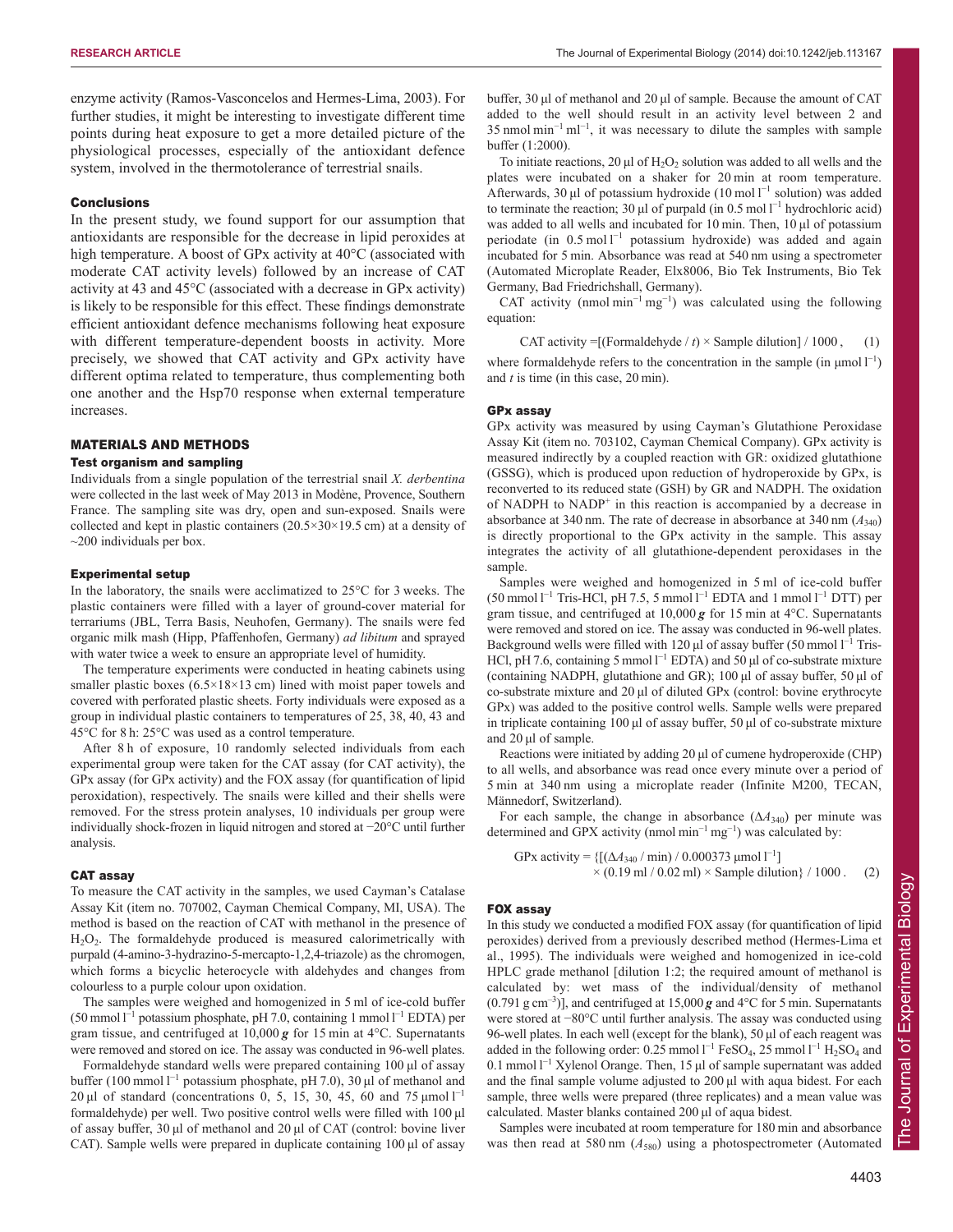Microplate Reader, Elx8006, Bio Tek Instruments). Then, 1 μl of 1 mmol l<sup>-1</sup> CHP solution was added to the samples, incubated for 30 min at room temperature and again read at 580 nm  $(A_{580+CHP})$ .

The content of lipid hydroperoxides in the samples is expressed as CHP equivalents per gram wet mass (CHPE g<sup>−</sup><sup>1</sup> wet mass) and was calculated according to the equation (Hermes-Lima et al., 1995):

$$
CHPE g^{-1} = (A_{580} / A_{580 + CHP}) \times 1 \text{ µl } CHP_{1 \text{ nmol}} \times 200 / V \times 2 , \qquad (3)
$$

where 200 is the total sample volume, *V* is the added sample supernatant volume (15 μl) and 2 is the dilution factor with methanol (1:2).

#### Hsp70 analysis

Frozen individuals were homogenized on ice in extraction buffer  $(80 \text{ mmol } l^{-1}$  potassium acetate, 5 mmol  $l^{-1}$  magnesium acetate, 20 mmol  $l^{-1}$ Hepes and 2% protease inhibitor at pH 7.5) according to their body mass (2 μl buffer mg<sup>−</sup><sup>1</sup> snail) and centrifuged for 10 min at 20,000 *g* and 4°C. To determine the total protein content of each sample, the protein–dye binding assay of Bradford (Bradford, 1976) was used. Constant protein weights (40 μg per sample) were separated by minigel SDS-PAGE (12% acrylamide, 0.12% bisacrylamide, 30 min at 80 V and 75–90 min at 120 V) and transferred to nitrocellulose membranes by semi-dry blotting. The membranes were blocked in a 1:2 mixture of horse serum and TBS  $(50 \text{ mmol } 1^{-1}$  Tris pH 5.7, 150 mmol  $1^{-1}$  NaCl) for 2 h. Subsequently, the membranes were incubated in the first antibody solution containing a monoclonal α-Hsp70 antibody (mouse anti-human Hsp70, Dianova, Hamburg, Germany; dilution 1:5000 in 10% horse serum in TBS) on a lab shaker at room temperature overnight. Membranes were washed for 5 min in TBS, then incubated in the second antibody solution (goat anti-mouse IgG conjugated to peroxidase, Jackson ImmunoResearch, West Grove, PA, USA; dilution 1:1000 in 10% horse serum/TBS) on a lab shaker for 2 h at room temperature. Following another washing step in TBS, the developed antibody complex was detected by staining with a solution of 1 mmol  $I^{-1}$  4chloro(1)naphthol,  $0.015\%$  H<sub>2</sub>O<sub>2</sub>, 30 mmol l<sup>-1</sup> Tris pH 8.5 and 6% methanol. The optical volume [area of the bands (number of pixels)×average grey scale value after background subtraction] of the western blot protein bands was quantified using a densitometric image analysis system (E.A.S.Y. Win 32, Herolab, Wiesloch, Germany). For each sample, data were related to an internal Hsp70 standard (extracted from *Theba pisana* snails) to ensure comparability.

#### **Statistics**

All data were checked for normality and homogeneity of variance using the D'Agostino Omnibus Test and Levene's test. Data from the CAT and FOX assay were transformed (square root; log) to guarantee a normal distribution of the data. To detect significant differences within the treatments, we used ANOVA followed by the Tukey–Kramer HSD *post hoc* test. Data were analysed using JMP 9 (SAS Institute Inc., Cary, NC, USA) and Microsoft Excel 2007 (Microsoft Corporation, Redmond, WA, USA). Levels of significance were defined as: \*0.01<*P*≤0.05: slightly significant; \*\*0.001<*P*≤0.01: significant; \*\*\**P*≤0.001: highly significant.

#### **Acknowledgements**

Thanks go to Bärbel Baum for technical support and Simon Schwarz for discussion and help with the statistics.

#### **Competing interests**

The authors declare no competing financial interests.

#### **Author contributions**

S.T.: conception, design and execution of experiments, interpretation of findings, drafting and revising article. A.D., S.K.: conception, design and execution of experiments, interpretation of findings. R.T.: conception of experiments. H.K.: conception of experiments, interpretation of findings.

#### **Funding**

This research received no specific grant from any funding agency in the public, commercial, or not-for-profit sectors.

#### **References**

**Aebi, H.** (1984). Catalase in vitro. *Methods Enzymol.* **105**, 121-126.

- **Arad, Z., Mizrahi, T., Goldenberg, S. and Heller, J.** (2010). Natural annual cycle of heat shock protein expression in land snails: desert versus Mediterranean species of *Sphincterochila*. *J. Exp. Biol.* **213**, 3487-3495.
- **Bagnyukova, T. V., Chahrak, O. I. and Lushchak, V. I.** (2006). Coordinated response of goldfish antioxidant defenses to environmental stress. *Aquat. Toxicol.* **78**, 325- 331.
- **Bagnyukova, T. V., Lushchak, O. V., Storey, K. B. and Lushchak, V. I.** (2007a). Oxidative stress and antioxidant defense responses by goldfish tissues to acute change of temperature from 3 to 23°C. *J. Therm. Biol.* **32**, 227-234.
- **Bagnyukova, T. V., Danyliv, S. I., Zin'ko, O. S. and Lushchak, V. I.** (2007b). Heat shock induces oxidative stress in rotan *Perccottus glenii* tissues. *J. Therm. Biol.* **32**, 255-260.
- **Bishop, T. and Brand, M. D.** (2000). Processes contributing to metabolic depression in hepatopancreas cells from the snail *Helix aspersa*. *J. Exp. Biol.* **203**, 3603-3612.
- **Bocchetti, R., Lamberti, C. V., Pisanelli, B., Razzetti, E. M., Maggi, C., Catalano, B., Sesta, G., Martuccio, G., Gabellini, M. and Regoli, F.** (2008). Seasonal variations of exposure biomarkers, oxidative stress responses and cell damage in the clams, *Tapes philippinarum*, and mussels, *Mytilus galloprovincialis*, from Adriatic sea. *Mar. Environ. Res.* **66**, 24-26.
- **Bradford, M. M.** (1976). A rapid and sensitive method for the quantitation of microgram quantities of protein utilizing the principle of protein-dye binding. *Anal. Biochem.* **72**, 248-254.
- **Daugaard, M., Rohde, M. and Jäättelä, M.** (2007). The heat shock protein 70 family: Highly homologous proteins with overlapping and distinct functions. *FEBS Lett.* **581**, 3702-3710.
- **de Oliveira, U. O., da Rosa Araújo, A. S., Belló-Klein, A., da Silva, R. S. and Kucharski, L. C.** (2005). Effects of environmental anoxia and different periods of reoxygenation on oxidative balance in gills of the estuarine crab *Chasmagnathus granulata*. *Comp. Biochem. Physiol.* **140B**, 51-57.
- **Di Lellis, M. A., Seifan, M., Troschinski, S., Mazzia, C., Capowiez, Y., Triebskorn, R. and Köhler, H.-R.** (2012). Solar radiation stress in climbing snails: behavioural and intrinsic features define the Hsp70 level in natural populations of *Xeropicta derbentina* (Pulmonata). *Cell Stress Chaperones* **17**, 717-727.
- **Di Lellis, M. A., Sereda, S., Geißler, A., Picot, A., Arnold, P., Lang, S., Troschinski, S., Dieterich, A., Hauffe, T., Capowiez, Y. et al.** (2014). Phenotypic diversity, population structure and stress protein-based capacitoring in populations of *Xeropicta derbentina*, a heat-tolerant land snail species. *Cell Stress Chaperones* **19**, 791-800.
- **Dieterich, A., Fischbach, U., Ludwig, M., Di Lellis, M. A., Troschinski, S., Gärtner, U., Triebskorn, R. and Köhler, H.-R.** (2013). Daily and seasonal changes in heat exposure and the Hsp70 level of individuals from a field population of *Xeropicta derbentina* (Krynicki 1836) (Pulmonata, Hygromiidae) in Southern France. *Cell Stress Chaperones* **18**, 405-414.
- **Dieterich, A., Troschinski, S., Schwarz, S., Di Lellis, M. A., Henneberg, A., Fischbach, U., Ludwig, M., Gärtner, U., Triebskorn, R. and Köhler, H. R.** (2014). Hsp70 and lipid peroxide levels following heat stress in *Xeropicta derbentina* (Krynicki 1836) (Gastropoda, Pulmonata) with regard to different colour morphs. *Cell Stress Chaperones* [Epub ahead of print] doi: 10.1007/s12192-014-0534-3.
- **Dittbrenner, N., Lazzara, R., Köhler, H.-R., Mazzia, C., Capowiez, Y. and Triebskorn, R.** (2009). Heat tolerance in Mediterranean land snails: histopathology after exposure to different temperature regimes. *J. Molluscan Stud.* **75**, 9-18.
- **Eckwert, H., Alberti, G. and Kohler, H.-R.** (1997). The induction of stress proteins (hsp) in *Oniscus asellus* (Isopoda) as a molecular marker of multiple heavy metal exposure: I. Principles and toxicological assessment. *Ecotoxicology* **6**, 249-262.
- **Feder, M. E. and Hofmann, G. E.** (1999). Heat-shock proteins, molecular chaperones, and the stress response: evolutionary and ecological physiology. *Annu. Rev. Physiol.* **61**, 243-282.
- **Fink, A. L.** (1999). Chaperone-mediated protein folding. *Physiol. Rev.* **79**, 425-449.
- **Giraud-Billoud, M., Vega, I. A., Tosi, M. E., Abud, M. A., Calderón, M. L. and Castro-Vazquez, A.** (2013). Antioxidant and molecular chaperone defences during estivation and arousal in the South American apple snail *Pomacea canaliculata*. *J. Exp. Biol.* **216**, 614-622.
- **Gorman, A. M., Heavey, B., Creagh, E., Cotter, T. G. and Samali, A.** (1999). Antioxidant-mediated inhibition of the heat shock response leads to apoptosis. *FEBS Lett.* **445**, 98-102.
- **Guppy, M. and Withers, P.** (1999). Metabolic depression in animals: physiological perspectives and biochemical generalizations. *Biol. Rev. Camb. Philos. Soc.* **74**, 1- 40.
- **Gutteridge, J. M.** (1995). Lipid peroxidation and antioxidants as biomarkers of tissue damage. *Clin. Chem.* **41**, 1819-1828.
- **Gutteridge, J. M. C. and Halliwell, B.** (1990). The measurement and mechanism of lipid peroxidation in biological systems. *Trends Biochem. Sci.* **15**, 129-135.
- **Halliwell, B.** (2006). Reactive species and antioxidants. Redox biology is a fundamental theme of aerobic life. *Plant Physiol.* **141**, 312-322.
- **Halliwell, B. and Gutteridge, J.** (1989). *Free Radicals in Biology and Medicine*. Oxford: Clarendon Press.
- **Heckathorn, S. A., Poeller, G. J., Coleman, J. S. and Hallberg, R. L.** (1996). Nitrogen availability alters patterns of accumulation of heat stress-induced proteins in plants. *Oecologia* **105**, 413-418.
- **Heise, K., Puntarulo, S., Nikinmaa, M., Abele, D. and Pörtner, H.-O.** (2006). Oxidative stress during stressful heat exposure and recovery in the North Sea eelpout Zoarces viviparus L. *J. Exp. Biol.* **209**, 353-363.
- **Hendrick, J. P. and Hartl, F. U.** (1993). Molecular chaperone functions of heat-shock proteins. *Annu. Rev. Biochem.* **62**, 349-384.